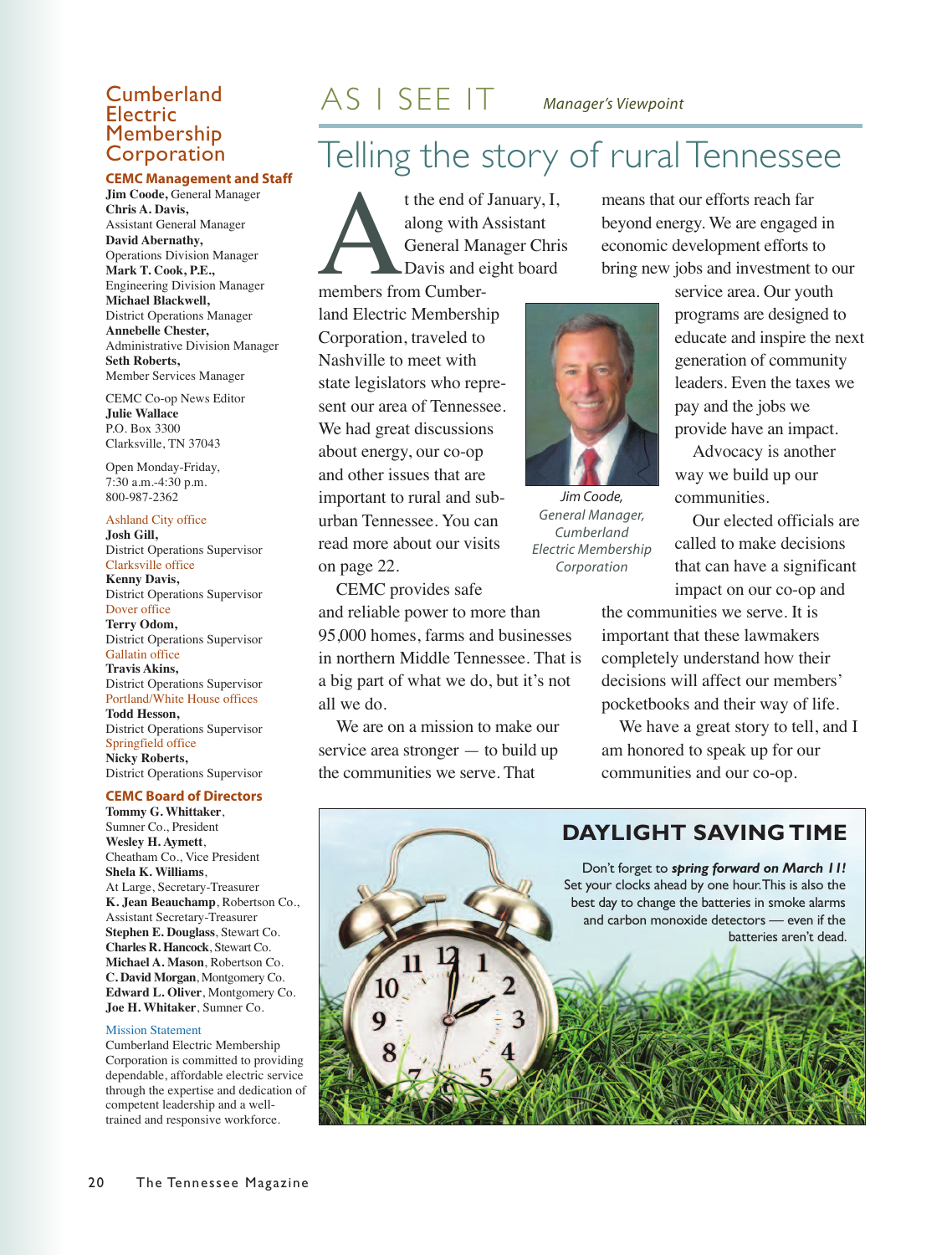

## CEMC offers DIY energy-efficiency workshops *Learn how to save on energy costs at home*

These two-hour workshops will cover how electricity is<br>These two-hour workshops will cover how electricity is<br>These two-hour workshops will cover how electricity is oin Cumberland Electric Membership Corporation for a FREE do-it-yourself energy-efficiency workshop and learn easy energy-efficiency improvements that anyone can do at home.

consumed and billed and include suggestions on low- to no-cost upgrades that can be completed by homeowners to lower energy costs. Hands-on training will teach how to properly caulk, replace weather stripping, install spray-foam sealant and more.

These sessions are limited to the first 25 households that register, and each will receive a FREE energy-saving tool kit valued at \$25 to help you get started.

**Rebates and financing for home upgrades! Learn easy ways to reduce energy use for FREE! Receive a FREE energy-savings kit!**

> *Register at www.cemc.org for the workshop in your area.*



Thursday, March 15 6-8 p.m. CEMC Operations 1810 Ashland City Road Clarksville

Saturday, March 17 9-11 a.m. **CEMC** 315 N. Main St. Ashland City

Friday, March 23 9-11 a.m. Mid-Cumberland Community Action Agency 600 Small St. **Gallatin**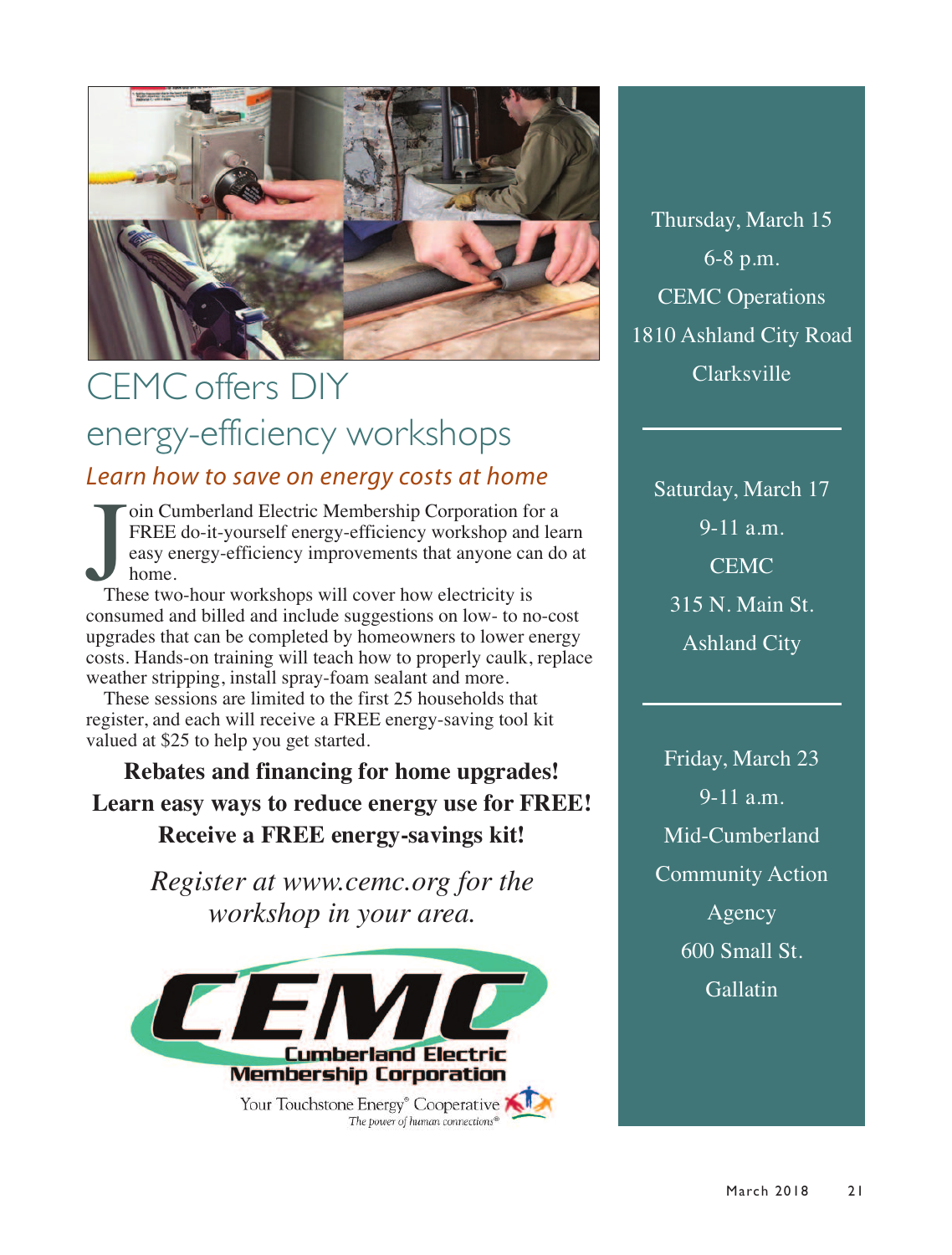## Co-ops tell story of rural Tennessee during 2018 Day on the Hill

Internation and staff from<br>
Cumberland Electric<br>
Membership Corpora-<br>
tion were among more<br>
than 200 electric co-op leaders in Cumberland Electric Membership Corporation were among more Nashville on Monday and Tuesday, Jan. 29 and 30, for the Tennessee Electric Cooperative Association's 2018 Legislative Conference. CEMC directors Tommy Whittaker, Wes Aymett, Shela Williams, Jeannie Beauchamp, Steve Douglass, Charlie Hancock, Andy Mason and Ed Oliver joined General Manager Jim Coode and Assistant General Manager Chris Davis in meetings with legislators on Capitol Hill to help them better understand electric cooperatives and the issues that impact rural and suburban Tennessee.

Lt. Gov. Randy McNally

opened the meeting on Tuesday morning. "I'd like to welcome you here to Nashville," he said. "I appreciate the job you do."

Tennessee's electric cooperatives maintain a visible presence in Nashville and Washington, D.C., to protect the interests of co-op and their consumer owners. "We are here to give a voice to rural Tennesseans," said David Callis, CEO of the Tennessee Electric Cooperative Association. "We must tell the electric cooperative story and educate lawmakers about the impact of proposed legislation."

"Advocating for our members doesn't stop at the edge of our service territory. It is critically important that our elected leaders keep cooperatives in mind when crafting laws and regulations that impact us," says Coode. "We have a responsibility to our communities to tell their story." Attendees reminded legislators that co-ops are not-for-profit, consumerowned private businesses that impact rural and suburban Tennessee in many ways.

Co-ops addressed three specific issues during their visits this year:



*Cumberland Electric Membership Corporation staff and directors meet with Rep. Tim Wirgau during the 2018 Legislative Conference in Nashville. From left are Wes Aymett, Charlie Hancock, Ed Oliver,Jeannie Beauchamp, Shela Williams, Steve Douglass, Wirgau, Andy Mason and Chris Davis.*

- Co-ops asked lawmakers to support Senate Bill 1646 and House Bill 1591 that will speed the deployment of broadband by allowing co-ops to utilize existing easements for nonelectric purposes such as telecommunication services.
- Co-ops expressed support for Senate Bill 1752 and House Bill 1773 that will elevate the charges of assaulting a utility worker and make them consistent with penalties already in place to protect other first responders.
- While legislation has not yet been filed, a final issue discussed was an effort by the Department of Revenue to apply sales tax to fees paid by utility consumers. Co-ops asked the General Assembly to enact legislation to protect utility consumers from these additional taxes.

"Educated and informed legislators are necessary for us to provide low-cost, reliable power, and our legislators listen when we come to visit," says Callis. More than 100 legislative visits were made during the conference, and dozens of legislators from across the state attended a reception honoring members of the Tennessee General Assembly.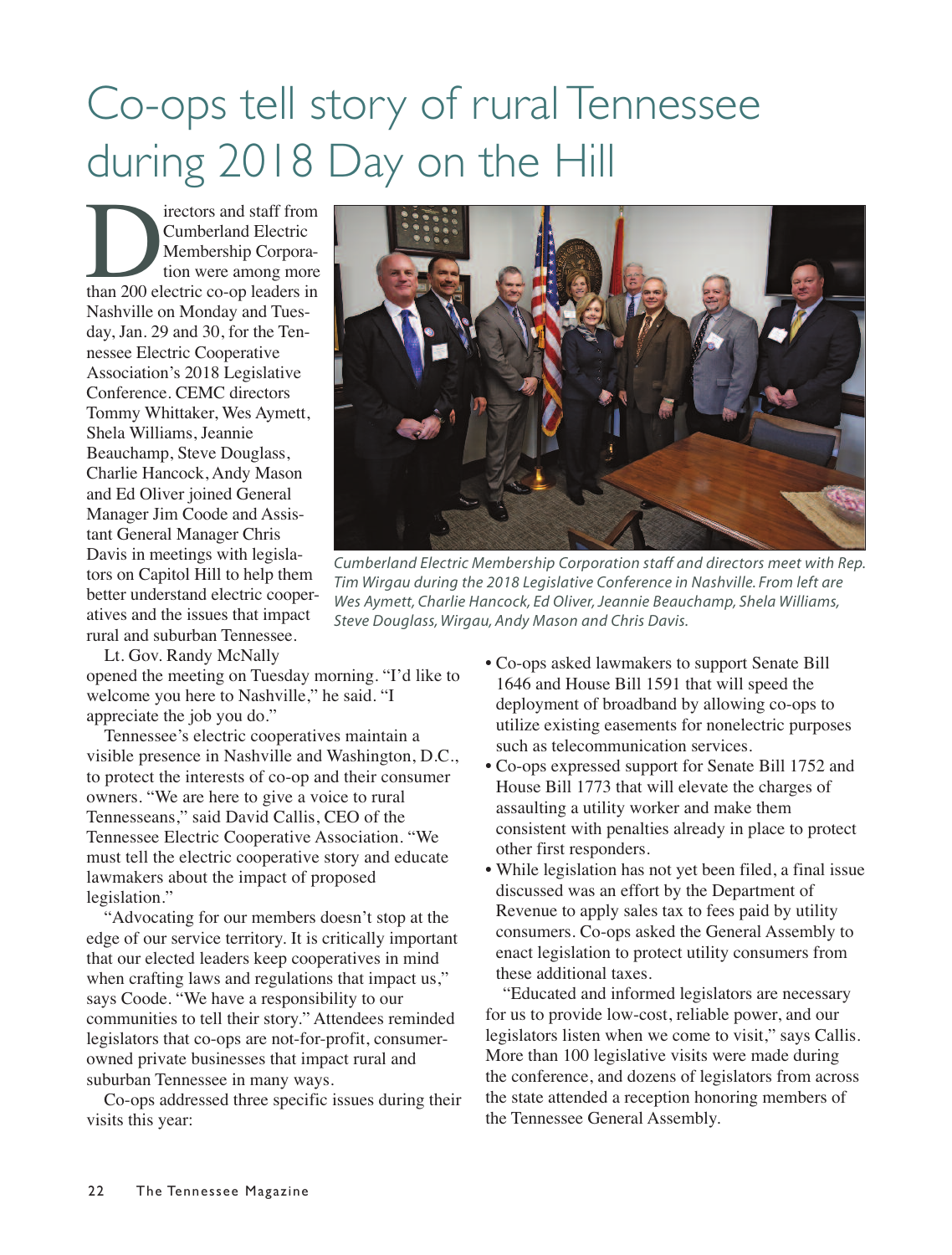## Why we plan outages

ave you ever received a notification from Cumberland Electric Membership Corpo-

ration informing you of a "planned outage?" You may have wondered, "What is a planned outage?" and, "Why does my electric utility need to perform one?" Occasionally, the equipment we use to bring power to your home needs to be replaced, repaired or updated. When this happens, we plan an interruption to electric service as a way to keep our crews and our members safe.



*System repairs and upgrades improve service but sometimes require a planned outage.*

We do our best to plan these outages

during times when you will be least inconvenienced, so we often perform planned outages during school and business hours. We also try to avoid planning these outages during winter or summer months. We understand these are peak times of the year when you depend on running your heating and cooling units the most.

While they may sound slightly inconvenient, planned outages are actually beneficial. Regular

> system upgrades are necessary for optimal performance, and they increase reliability. Repairing and upgrading our equipment are also critical to maintaining public safety. If older lines need to be replaced, we plan for the project and then repair or replace the line; that keeps everyone safe.

Planned outages also allow us to keep you informed of when and how long you will be without power. We will notify you at least two

days prior to a planned outage so you can be prepared.

We want to make sure we are doing everything we can to keep you safe and to keep our system running smoothly. So, the next time you hear about a planned outage, know that it is one of the best ways we can provide you with quality electric service.

## Is your information up-to-date?

In the utility business, we know rough weather<br>will occur. And sometimes power outages sim-<br>ply can't be avoided. But did you know there are<br>steps you can take to ensure your electricity is<br>restored as quickly and safely a n the utility business, we know rough weather will occur. And sometimes power outages simply can't be avoided. But did you know there are steps you can take to ensure your electricity is ing your contact information up-to-date, you can take full advantage of the services Cumberland Electric Membership Corporation offers.

Not having the correct phone number linked to your home address makes it more difficult for you to report an outage. CEMC uses the phone number you provide to link your service address to our outage management system. For example, if you call us to report an outage, our automated system instantly recognizes your phone number and can determine the particular service address from which you are reporting an outage. Once you give our system a

response, your outage is reported. It's that simple! But remember — this only works if your current phone number is linked to your service address.

Updating your contact information is helpful because it also speeds up the power restoration process. With correct information, our outage management system can predict the location and the possible cause of an outage, making it easier for our crews to correct the problem.

Having your correct contact information also allows us to notify you in the event of planned outages. If we have your correct contact information, we can notify you ahead of time so you can make arrangements, if needed, to prepare for the outage.

To check your contact information and update it if needed, visit our website, www.cemc.org, and click on "My Account." Or call us at 1-800-987-2362.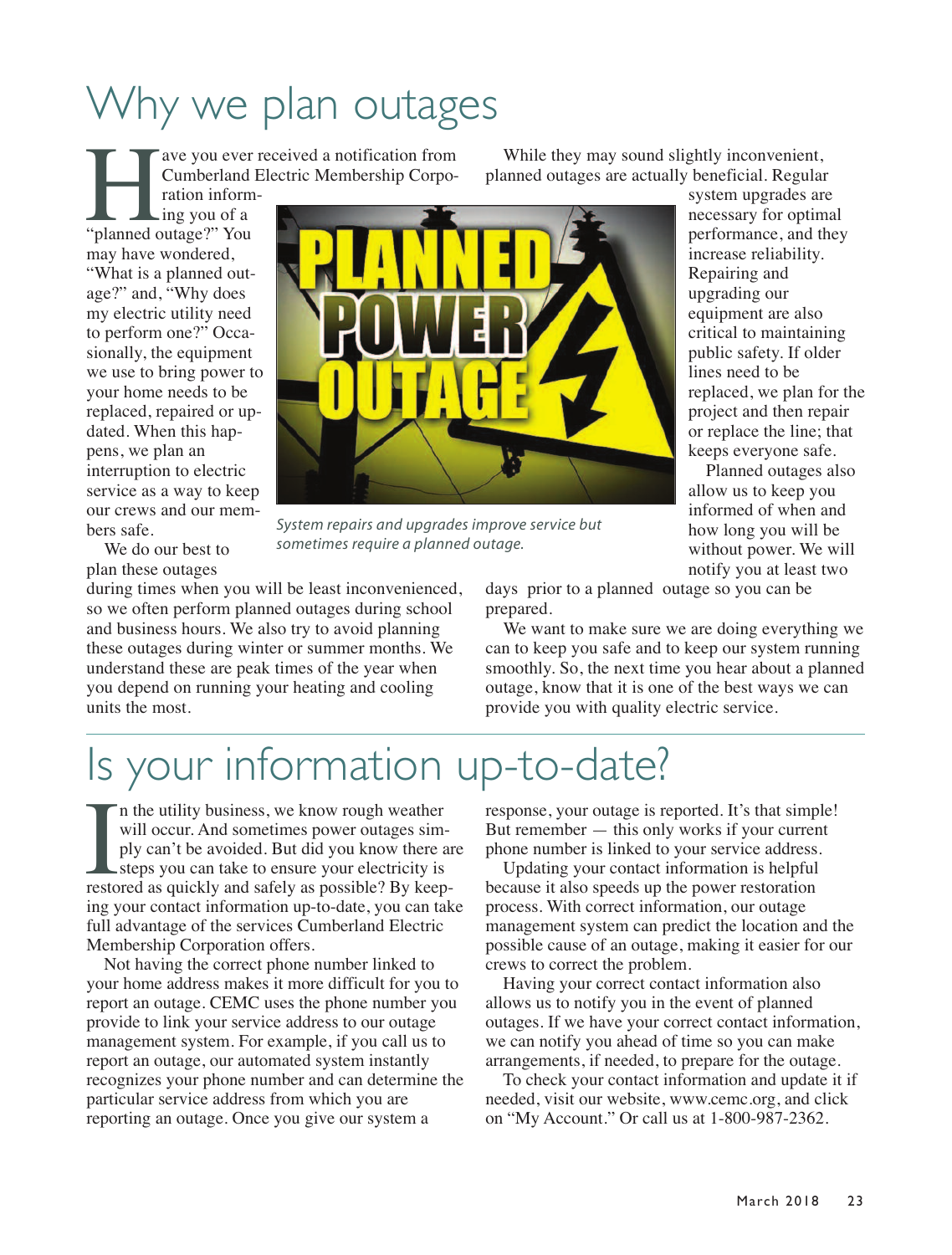## The value of electricity continues to shine

*By Derrill Holly*

We many of us remember dropping into a<br>
Cumberland Electric Membership Corpor<br>
tion office with our parents and grandpar-<br>
ents to pay the light bill? Whether today<br>
you do that in person, by mail or online, paying your Cumberland Electric Membership Corporation office with our parents and grandparents to pay the light bill? Whether today monthly bill does a lot more than just keep the lights on.

Electricity keeps us connected to our modern world. Consider all the necessities and conveniences we enjoy in large part because of the power lines running to the electric meter outside your home.

Count up your televisions; desktop, laptop and tablet computers; printers; gaming consoles; music and video players; and personal assistant devices. Whether they get used every day or just occasionally, the electricity that keeps them working comes from CEMC.

Have you looked around your kitchen lately? Between the coffee-maker and toaster and the microwave and electric skillet, a lot of us have added several other modern small appliances.

If you have a craft nook or workshop, the power tools and machines you use to cut and shape your projects are either plugged in or recharged from the outlets connecting your household wiring to CEMC.

You use electricity to run all these devices, and we still keep the lights on; use the stove, heating and air conditioning; and get hot water from the tap. The good news is that even as we rely more on electricity, it's still a bargain, especially compared to other things we pay for regularly.

Since 2011, medical care, residential rental rates and education have increased at rates of 3 percent or more per year. Butter, meat and egg costs have risen by more than 1 to 2 percent annually, and even bread costs are up more than a half percentage point, on average.

Electricity costs rise about 1 percent a year, but co-ops across the country have reported a decline in average residential use per household since 2010. That means we're doing more things with less energy.

Kilowatt-hour use per household dropped by 8 percent between 2010 and 2016, slightly less than the 9 percent decline reported by all electric utilities nationwide.

When it comes to value, electricity is a clear winner, and we're always looking for ways to work with you to make it even better. That's why CEMC urges energy efficiency, encourages you to look for Energy Star-rated appliances and promotes technology — such as energy performance dashboards, smart thermostats and power strips and appliances with programmable settings — designed to give members more control over their electricity use.

That's good for families, couples and individuals trying to live within their budgets. And it's going to become even more important as digital devices and internet-connected technologies become even more important in our lives.

The average home now has 10 Wi-Fi connected devices. That number is expected to explode to 50 by 2020. Technology and the gateways that keep it working use electricity, so you'll depend upon Cumberland Electric Membership Corporation for more than the power that keeps the lights on.

That's why we're always working to provide service that's reliable, keep it affordable and make it even more valuable to our members — you, your family and your neighbors.

*Derrill Holly writes on cooperative issues for the National Rural Electric Cooperative Association, the Arlington, Virginia-based service arm of the nation's 900-plus consumer-owned, not-for-profit electric cooperatives.*

### **Energy Efficiency** Tip of the Month

*In spring and summer months,set your ceiling fans to turn in the counterclockwise direction. This will create a cool breeze. Remember: Ceiling fans cool people, not rooms. Turn them off when you leave the room. Source: energystar.gov*

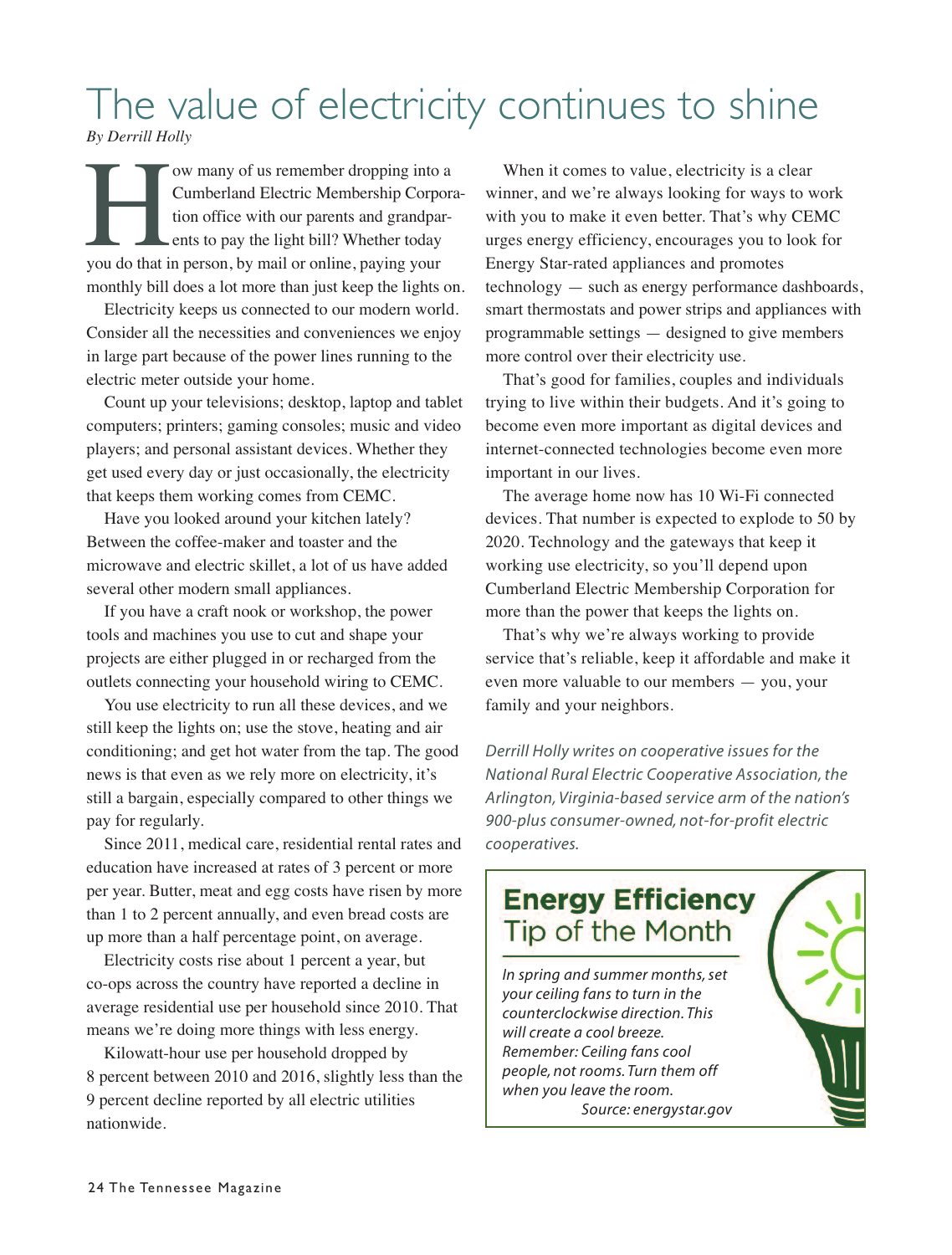## CFL or LED?

Incandescent light bulbs — the ones that we<br>screwed into table lamps and overhead fixtures<br>since the beginning of electricity — have beco<br>relics since the U.S. government ordered that n<br>ufacturers stop making most of them ncandescent light bulbs — the ones that we screwed into table lamps and overhead fixtures since the beginning of electricity — have become relics since the U.S. government ordered that mancompact fluorescent lightbulb next?

The twisty CFL bulbs, which can last up to five years and are much more energy-efficient than the old incandescents, were once hailed as the latest and greatest energy- and money-savers for household lighting. But LEDs — which come in lightbulb form and also are built into many light fixtures so you'll never have to change a light bulb again — have proven to be a better energy value.

Both CFLs and LEDs use up to 75 percent less energy than incandescents. But LEDs last much longer than  $CFLs - up to 25,000$  hours compared with about 10,000.

Here's why LEDs are quickly becoming America's favorite lightbulb:

- They don't get hot to the touch while they're on. LEDs waste little heat, but incandescents release about 90 percent of their energy as heat, and CFLs release about 80 percent as heat, according to the U.S. Department of Energy.
- Unlike CFLs, LEDS contain no mercury, so their environmental impact is minimal.



- The Department of Energy has said that LED lighting "has the potential to fundamentally change the future of lighting in the United States."
- You can buy LED bulbs, but an LED fixture has the light built right into it, so no bulb is visible, and no bulb will ever need changing.
- The price of LED bulbs has dropped from about \$100 a bulb five years ago to around \$5 today.

As the popularity of LEDs grows, could the CFL become a museum piece — a relic of a bygone and lessenergy-efficient era?

## Payment methods

**A**t Cumberland Electric<br>
We understand that<br>
convenience is a must when it Membership Corporation, we understand that comes to managing your electric account. That's why we are making it easier than ever to do just that by offering a number of convenient ways to pay your electric bill, including:

**Bank Draft Payment:** Payments are automatically drafted from your checking/savings account each month on your due date.

**Auto Pay:** Payments are automatically drafted from credit or debit card each month on your due date.



*CEMC's SmartHub mobile app is an easy and convenient way to pay your electric bill, even while on the go.*

### **Credit/Debit Card by Phone:**

Pay your bill by phone using your credit card or debit card. There is no fee for this service.

**Mail:** Mail your payment in the return envelope included with your monthly statement.

**SmartHub:** Pay your bill through the app or online with a credit/debit card for no additional fee.

**District offices:** You can make payments at our district offices. Our district offices are open 7:30 a.m. to 4:30 p.m. Monday through Friday. For your convenience, each district office is equipped with a payment kiosk station that is available 24/7. Kiosks accept cash and credit/debit cards.